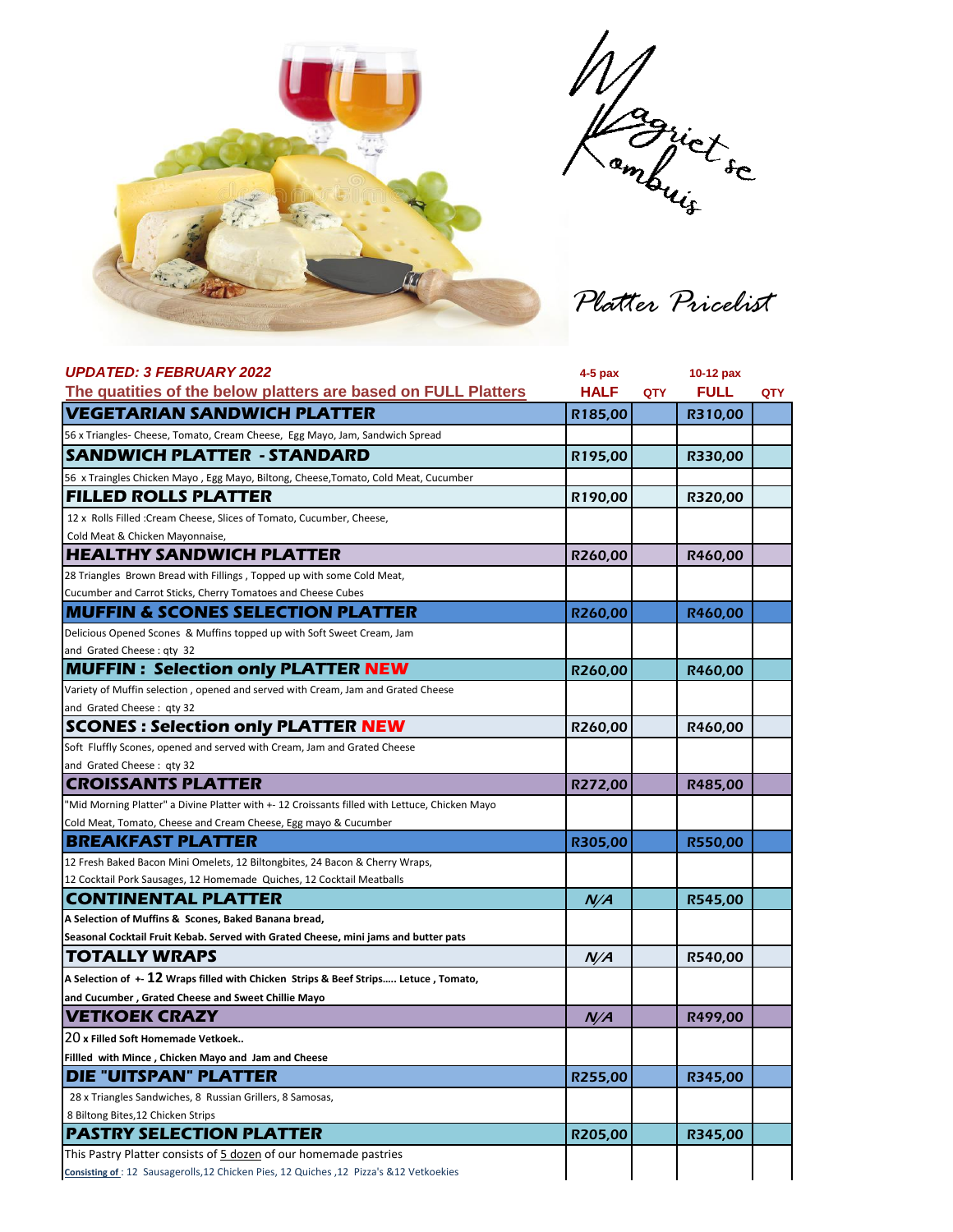| PAGE <sub>2</sub>                                                                                                                                                                  |         |         |  |
|------------------------------------------------------------------------------------------------------------------------------------------------------------------------------------|---------|---------|--|
| <b>CHICKEN PASTRIES PLATTER NEW</b>                                                                                                                                                | R205,00 | R355,00 |  |
| This Pastry Platter consists of 5 dozen of our homemade chicken pies                                                                                                               |         |         |  |
| <b>SAUSAGEROLLS PLATTER NEW</b>                                                                                                                                                    | R205,00 | R355,00 |  |
| This Pastry Platter consists of 5 dozen of our homemade sausageroll                                                                                                                |         |         |  |
| <b>VETKOEKIES FILLED PLATTER NEW</b>                                                                                                                                               | R205,00 | R355,00 |  |
| This Pastry Platter consists of 5 dozen of our homemade vetkoekies filled                                                                                                          |         |         |  |
| <b>PITA &amp; VETKOEKIE MIX NEW</b>                                                                                                                                                | R225,00 | R450,00 |  |
| Here we fill homemade vetkoekies and Cocktail Pita Pockets:                                                                                                                        |         |         |  |
| Chicken Mayo & Sweet Chillie, Cheddar & Mayo, "Ham, Gherkin and Mayo, Savoury mince                                                                                                |         |         |  |
| <b>PARTY PLATTER</b>                                                                                                                                                               | R285,00 | R510,00 |  |
| Party Mix: 12 Delicious Chicken Pastries, 12 Sausagerolls, 12 Cocktail Meatballs,                                                                                                  |         |         |  |
| 12 Crumbed Chicken Strips, 12 Samosas, 12 Quiches                                                                                                                                  |         |         |  |
| <b>FARMSTYLE PLATTER</b>                                                                                                                                                           | R302,50 | R545,00 |  |
| 12 Homemade Filled Vetkoekies, 12 Chicken Kebabs, 12 Grilled Chicken Wings,                                                                                                        |         |         |  |
| 12 Meatballs 12, Baked Sausagerolls 12 and Buttermilk Quiches                                                                                                                      |         |         |  |
| <b>SAVOURY PLATTER</b>                                                                                                                                                             | R262,50 | R465,00 |  |
| Best put together: 12 Filled Vetkoekies, 12 Savoury Quiches, 12 Wasgoedbondeltjies,                                                                                                |         |         |  |
| 12 Chicken Pies, 12 Biltongbites, 12 Meatballs                                                                                                                                     |         |         |  |
| <b>KIDZ PLATTER NEW</b>                                                                                                                                                            | N/A     | R485,00 |  |
| (12 x Mini Beef Sliders, 12 x Mini Corndogs, 12 Meatballs, 12 Chicken Nuggets or Strips                                                                                            |         |         |  |
| 12 Cheese wedges)                                                                                                                                                                  |         |         |  |
| <b>LUNCHTIME PLATTER</b>                                                                                                                                                           | R270,00 | R480,00 |  |
| 12 Meatballs, 12 Savoury Quiches, 12 Chicken Strips, 12 Springrolls,                                                                                                               |         |         |  |
| 12 Chicken Pies, 12 Cocktail Cheese Grillers, 12 Sausages                                                                                                                          |         |         |  |
| <b>FAMILY PLATTER</b>                                                                                                                                                              | R335,00 | R610,00 |  |
| Our favourite: 12 Kebabs, 12 Chicken Pies, 12 Springrolls, 12 Cheese Grillers,                                                                                                     |         |         |  |
| 12 Sausage rolls, 12 Meatballs & 12 Chipolatas                                                                                                                                     |         |         |  |
| <b>PROUDLY SA PLATTER</b>                                                                                                                                                          | N/A     | R517,00 |  |
| 12 x Mini Boerewors rolls, 12 x Mini Mince Vetkoekies,                                                                                                                             |         |         |  |
| 12 Grilled Chicken Wings & 12 Cocktail Meatballs<br><b>WINDPOMP PLATTER</b>                                                                                                        |         |         |  |
|                                                                                                                                                                                    | R345,00 | R625,00 |  |
| 18 Kebabs, 18 Vienna's, 12 Lamb Pin Wheels, 18 Chicken wings,<br>12 Sausage rolls, 18 Meatballs Kebab                                                                              |         |         |  |
|                                                                                                                                                                                    |         |         |  |
|                                                                                                                                                                                    |         |         |  |
| <b>BEESTEKRAAL PLATTER - a Mixed meat platter</b>                                                                                                                                  | R350,00 | R640,00 |  |
| 18 Crumbed Chicken Strips, 12 Chicken Kebabs, 12 Fried Steak Strips                                                                                                                |         |         |  |
| 12 Meatballs, 12 Cocktail Cheese Grillers, 12Pork Chipolata's, 12 Beef Sausages                                                                                                    |         |         |  |
| <b>COCKTAIL PLATTER</b>                                                                                                                                                            | R355,00 | R645,00 |  |
| Platter Filled with 24 Filled Eggs, 16 Meatballs, 16Cocktail Pork Sausages,                                                                                                        |         |         |  |
| 16 Cocktail Beef, 16 Cheese Grillers                                                                                                                                               |         |         |  |
| <b>ENTERTAINER PLATTER</b>                                                                                                                                                         | R350,00 | R640,00 |  |
| 18 Crumbed Chicken Strips, 12 Chicken Pies, 12 Sausagerolls, 12 Meatballs,                                                                                                         |         |         |  |
| 12 Cheese Grillers, 18 Bacon & Cherry Wraps, 12 Chicken Wings                                                                                                                      |         |         |  |
| <b>MAGRIET SE KOMBUIS PLATTER</b>                                                                                                                                                  | R375,00 | R685,00 |  |
| A delicious Combination of Sausages only: 16 Pork Chipolatas, 16 Thick Boerewors,<br>16 Cheese Grillers, 16 Thick Frankfurters, 16 Thick Russian Slices, 16 Beef Cocktail Sausages |         |         |  |
|                                                                                                                                                                                    |         |         |  |
| <b>HOENDERHOK" PLATTER - a variety of chicken only</b><br>18 Crumbed Chicken Strips, 12 Chicken Cheezy Bites, 12 Chicken Drumsticks,                                               | R375,00 | R685,00 |  |
| 18 Chicken Kebabs, 18 Chicken Wing, 12 Chicken Nuggets                                                                                                                             |         |         |  |
| <b>VIP PLATTER</b>                                                                                                                                                                 |         |         |  |
| 12 Kebabs, 12Crumbed Chicken Strips, 12 Lamb Sausages, 12 Fried Steak Strips,                                                                                                      | R375,00 | R685,00 |  |
| 12 Meatballs, 12 Bacon & Cherry Wraps, 12 Chicken nuggets                                                                                                                          |         |         |  |
| <b>CHEESE &amp; BISCUITS PLATTER</b>                                                                                                                                               | N/A     | R695,00 |  |
| A Variety of Savoury Biscuits & Selected served with                                                                                                                               |         |         |  |
| Cheeses: Camembert, Brie, Cream Cheese and Blue Cheese                                                                                                                             |         |         |  |
| <b>RUGBY PLATTER</b>                                                                                                                                                               | N/A     | R695,00 |  |
| A Variety of Drywors, Sliced Biltong, Pieces Biltong, Cabanossis                                                                                                                   |         |         |  |
| Nuts, Pretzels and Salt Biscuits                                                                                                                                                   |         |         |  |
| <b>SNACK &amp; BILTONG PLATTER</b>                                                                                                                                                 | N/A     | R695,00 |  |
| A Variety Of Drywors and Biltong, Cheese and Biscuits,                                                                                                                             |         |         |  |